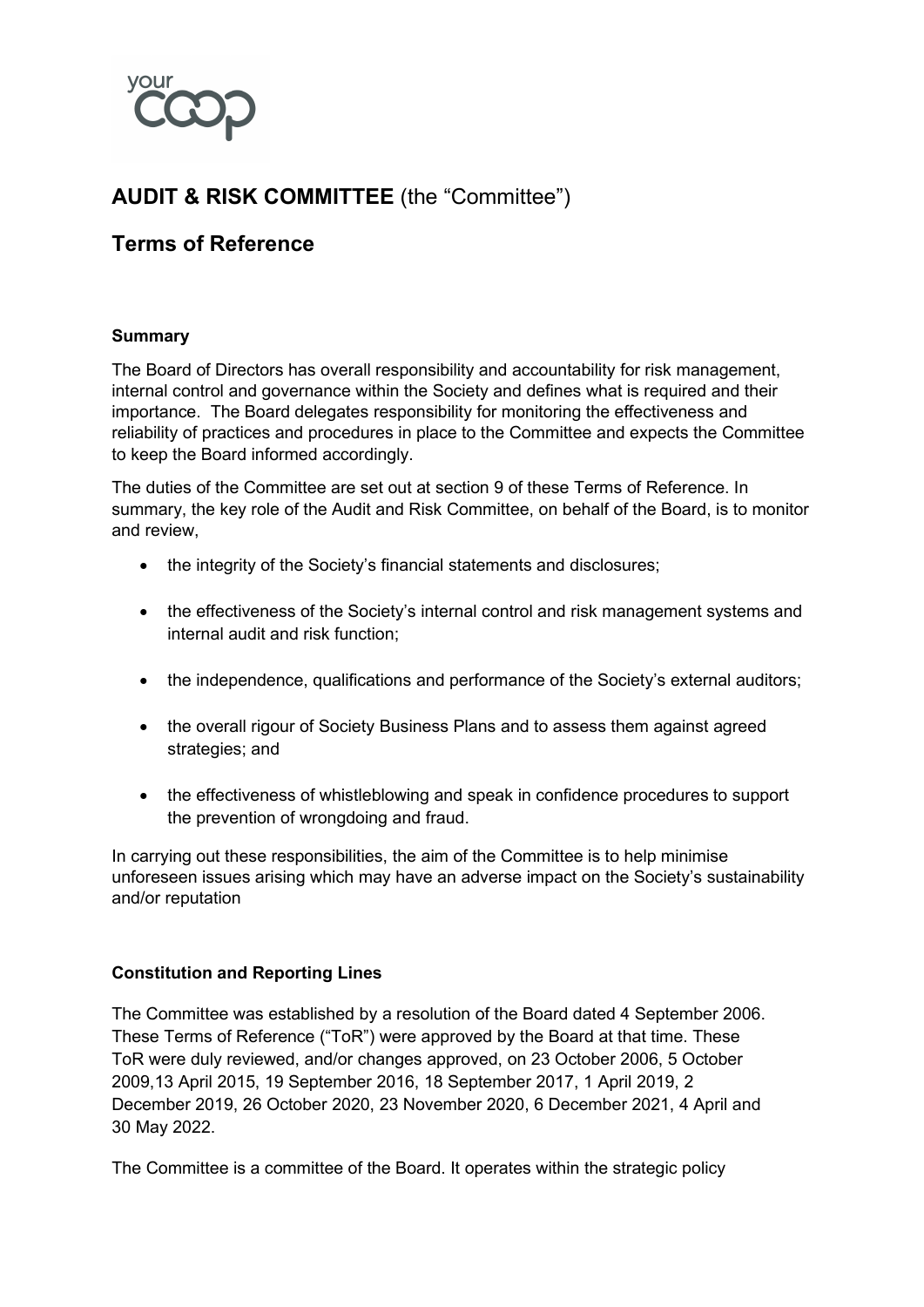

direction established by the Board and is directly accountable to the Board.

## **1. Membership**

- 1.1. The Board will appoint members of the Committee from amongst its number.
- 1.2. The Committee will be made up of at least four members and no more than six.
- 1.3. The President of the Society may not be a member of the Committee.
- 1.4. No employee director, spouse of an employee or supplier to the Society may serve on the Committee. For the avoidance of doubt, employee director in this context also covers those directors who, within the previous 12 months, have left the Society's employment for any reason, including, for example, by way of retirement, redundancy, dismissal, or for alternative employment. For the further avoidance of doubt, supplier to the Society is not deemed to include the supply of occasional services to the Society on an ad hoc basis outside of the finance functions of the Society.
- 1.5. External consultants cannot serve on the Committee.
- 1.6. Only members of the Committee and the Secretary (or the Secretary's nominee) have the right to attend Committee meetings. Other individuals, including officers of the Society and external advisers,may be invited to attend all or part of any Committee meeting as and when required.
- 1.7. The external auditors will be invited to attend meetings ofthe Committee on a regular basis.
- 1.8. Appointments to the Committee will be for a period of up to two years, which may be extended for two further two-year periods.
- 1.9. The Chair and Vice-Chair of the Committee shall be chosen by the members of the Committee at the first Committee's meeting following the Society's Board meeting at which appointments to the Board's committees are made.
- 1.10. Should a member miss two or more consecutive meetings of the Committee, the Board reserves the right to remove the said member from the Committee.

## **2. Training**

2.1. Members of the Committee should be provided with sufficient training to allow them to discharge their duties. This should include: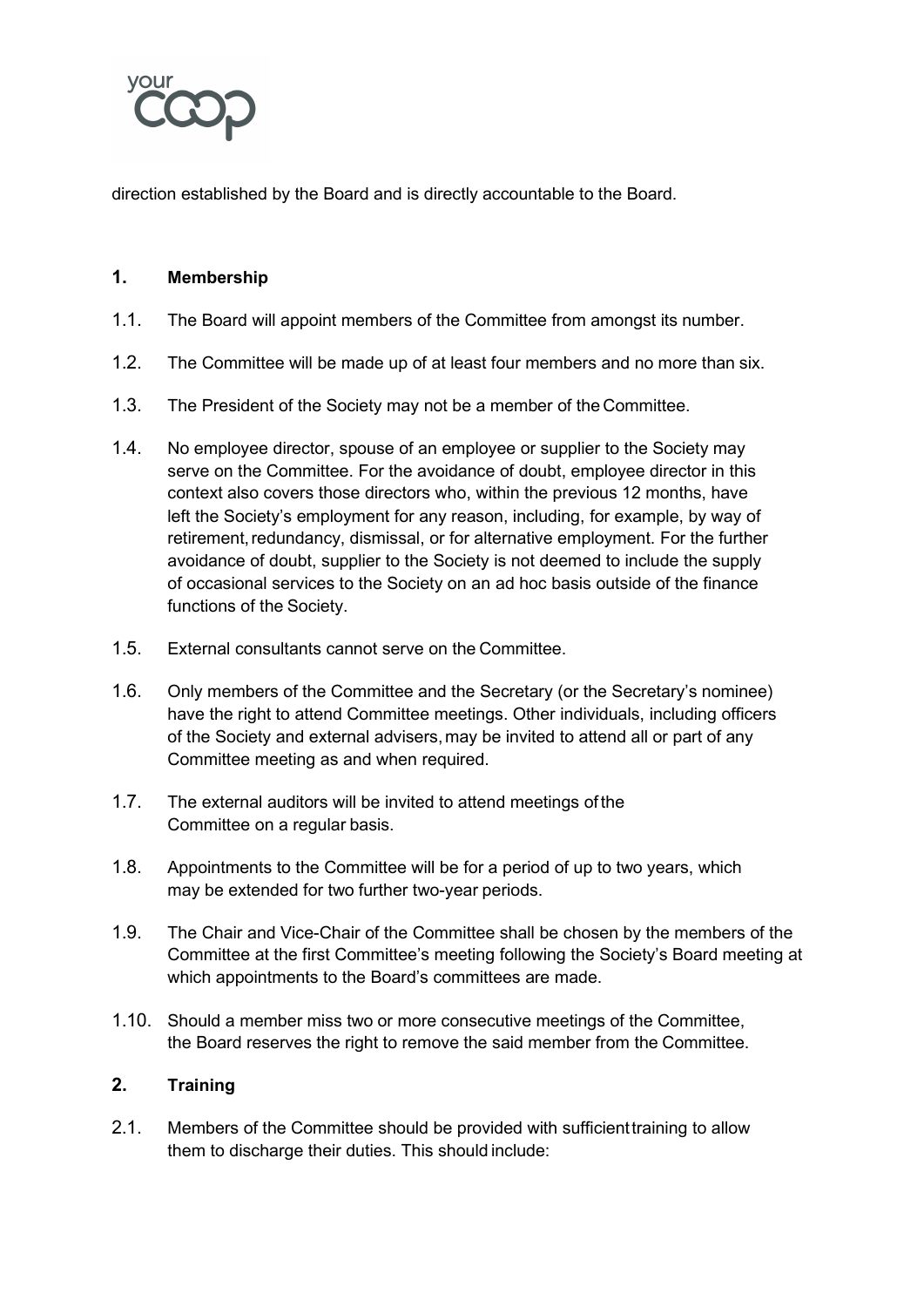

- .1 an induction for new Committee members covering the roleof the Audit & Risk Committee, including its ToR and the expected time commitment.
- .2 ongoing training including an understanding of:
	- (a) the principles of, and developments in, financial reporting;
	- (b) Co-operative and Community Benefit Societies law relating to the legal structure of the Society;
	- (c) financial statements;
	- (d) applicable accounting standards and recommended practice;
	- (e) the role of internal and external auditing; and
	- (f) risk management.

## **3. Secretary**

3.1. The Secretary of the Society (or their nominee) will act as the secretary of the Committee.

#### **4. Quorum**

4.1. The quorum shall be three members of the Committee at least one of whom shall be the Chair or Vice-Chair. A duly convened meeting of the Committee at which a quorum is present will be competent to exercise all or any of the authorities, powers and discretions vestedin or exercisable by the Committee.

#### **5. Frequency of Meetings**

5.1. The Committee will hold four scheduled meetings a year at appropriate times in the reporting and audit cycle. Other meetings will be held as required.

#### **6. Notice of Meetings**

- 6.1. The agenda and papers for each meeting will be circulatedto each member of the Committee and any other person required to attend in line with the timescales for circulation of papers for the Board.
- 6.2. Meetings of the Committee will be summoned by the Secretary (or their nominee). Non-scheduled meetings of the Committee will be held at the request of any two of its members or at the request of the external or internal auditors.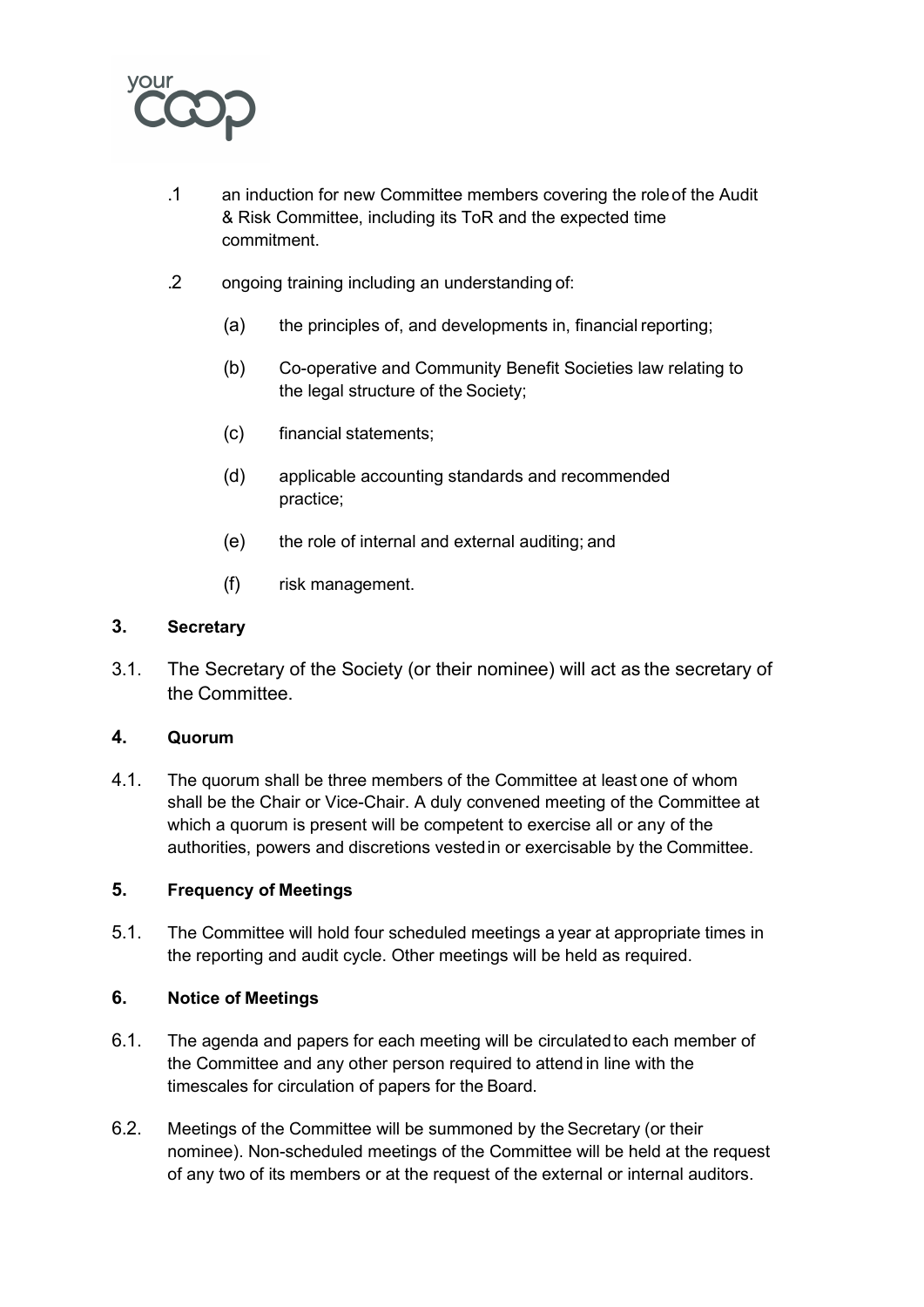

Notice of at least one week must be provided for non-scheduled meetings.

## **7. Minutes of Meetings**

- 7.1. Minutes of the Committee's meetings will be made by the Secretary (or their nominee).
- 7.2. Conflicts of interest must be declared at the beginning of each meeting and will be minuted accordingly.
- 7.3. Minutes will be circulated in line with the practice for the circulation of minutes for the Board.

#### **8. Annual General Meeting**

8.1. The Chair of the Committee (or in their absence, the Vice-Chair) will attend the Society's Annual General Meeting and be prepared to respond to any questions on the Committee's activities.

#### **9. Duties**

The Committee will carry out the following duties:

#### *9.1. Financial Reporting*

The Committee will:

- .1 monitor the integrity of the financial statements and associated disclosures of the Society, including its annual and interim reports;
- .2 review and challenge where necessary:
	- (a) the consistency of, and any changes to, accounting policies both on a year on year basis and across the group;
	- (b) the methods used to account for significant or unusual transactions where different approaches are possible;
	- (c) whether the Society has followed appropriate accounting standards and made appropriate estimates and judgments, taking into account the views of the external auditor;
	- (d) the clarity of disclosure in the Society's financial statements and the context in which statements are made; and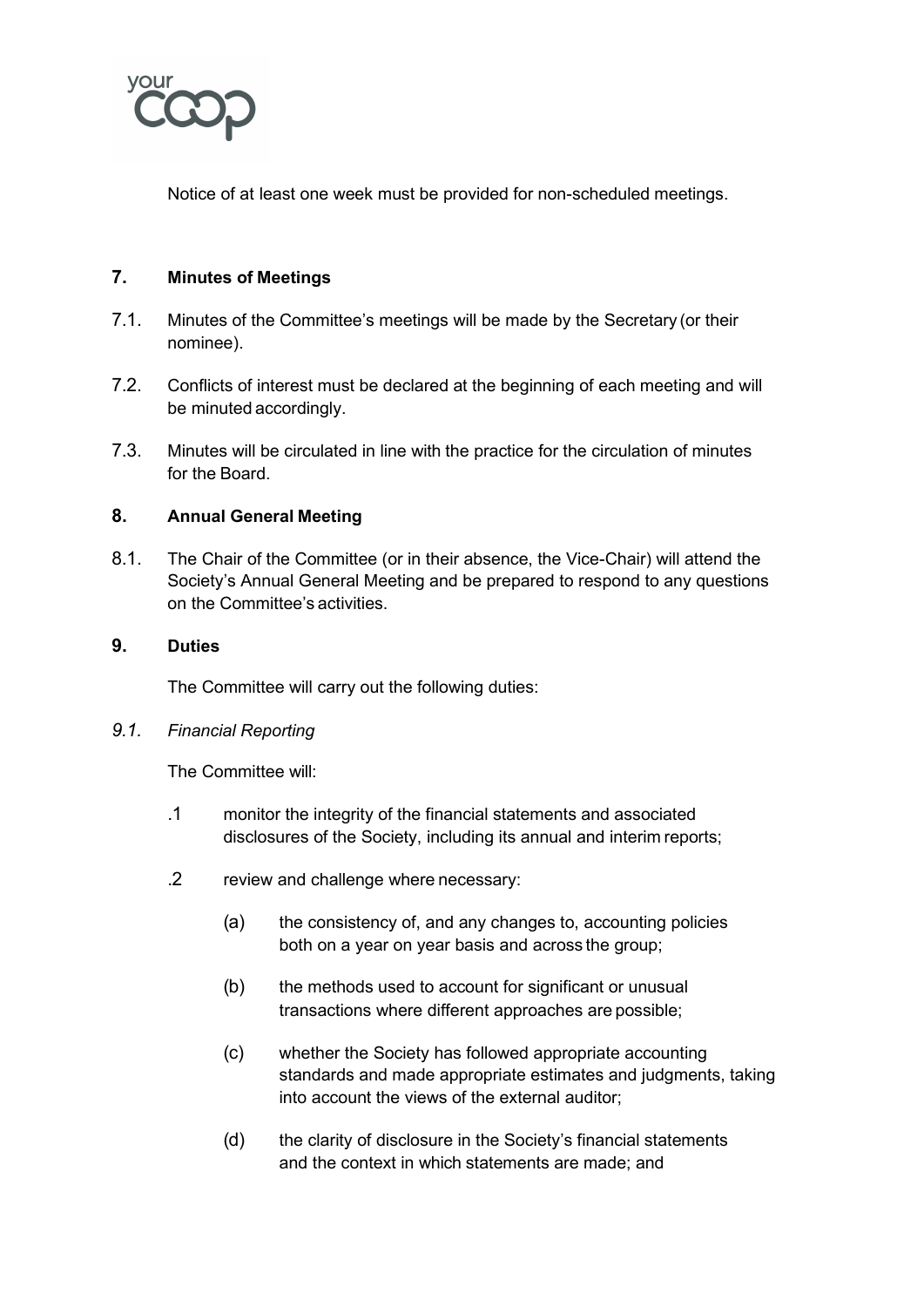

(e) all material information presented with the financial statements, such as the corporate governance statement (insofar as it relates to the audit and risk management).

#### *9.2. Internal controls and risk management systems*

The Committee will provide assurance to the Board that the Society's control assurance processes are implemented, complete and effective. In particular, the Committee will:

- .1 review and keep under review the effectiveness of theSociety's internal controls and risk management systems, including the process in place for identifying and managing risks;
- .2 carry out, on a twice-yearly basis, an assessment of the Society's emerging risks and principal risks;
- .3 review and approve the statements to be included in the Society's annual report & accounts concerning internal controls and risk management;
- .4 in accordance with the large, risky or non-standard transactions policy, review the risks and due diligence process and report to the Board; and
- .5 where requested by the Board, support with developing the risk management process, determining the Society's risk appetite, and test the rigour of the Society's risk register including the scale of the risks and mitigation.

## *9.3. Whistleblowing and Speak in Confidence*

The Committee will review the Society's arrangements for employees to raise concerns, in confidence, about possible wrongdoing infinancial reporting or other matters, and will ensure that these arrangements allow proportionate and independent investigation of such matters and that appropriate follow-up action is taken.

#### *9.4. Anti-corruption policies*

The Committee will review the Society's Anti-corruption policies (specifically, the Anti-Facilitation of Tax Evasion, Bribery and Fraud, Gifts & Hospitality and Whistleblowing Policies) every two years, to ensure they remain appropriate and reflect current legislation.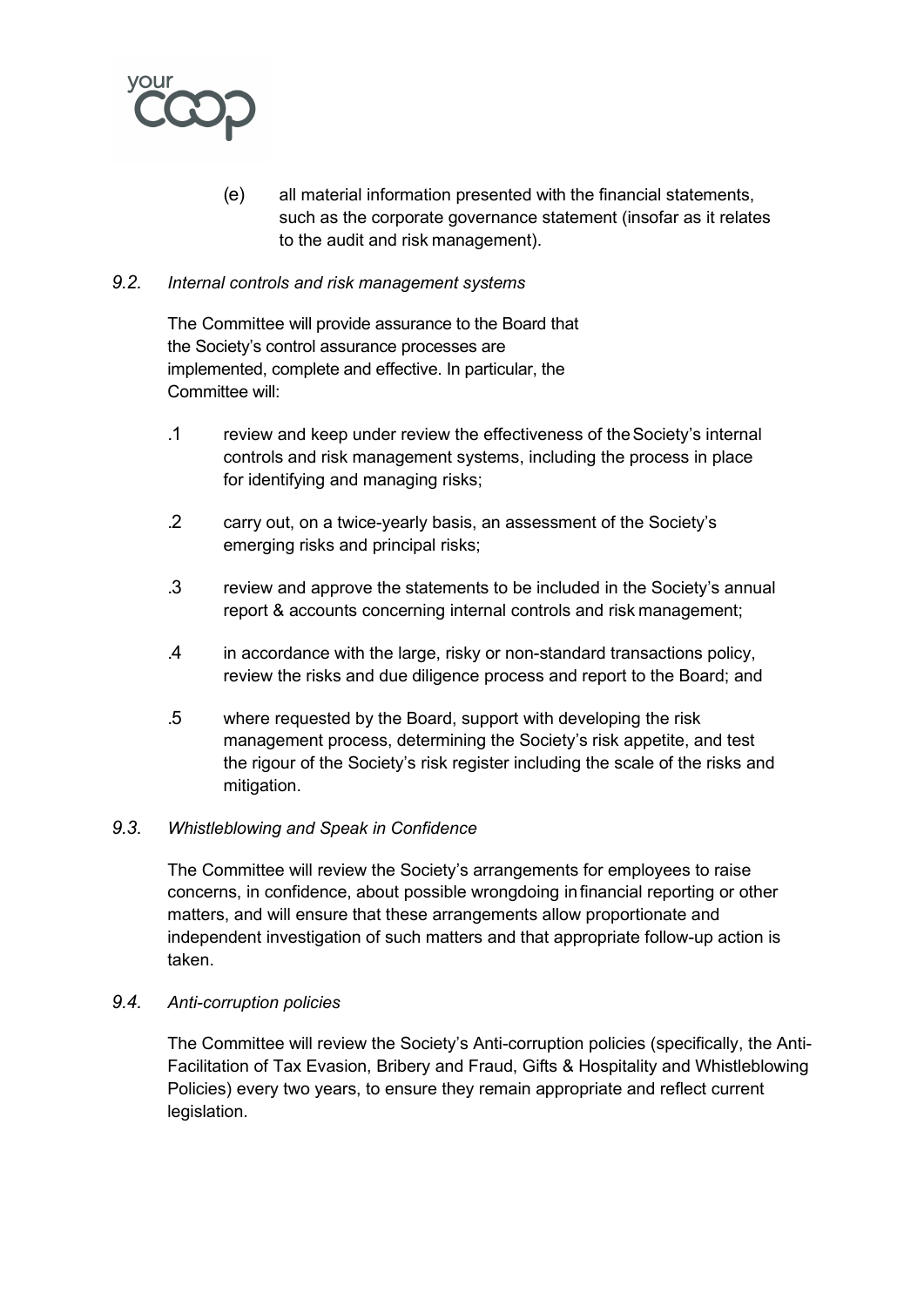

## *9.5. Internal Audit*

- .1 The Committee will:
	- (a) Carry out, on a yearly basis, an assessment of the internal audit function to:
		- monitor and review its effectiveness in the context of the Society's overall risk management system;
		- review its performance and ensure its compliance with the Charter and the internal audit Plan, as well as the consistency of the Plan against the Society's strategic objectives;
		- review its competency and ensure it has adequate resources to achieve the scope outlined in the internal audit Plan, and appropriate access to information to enable it to perform effectively and in accordance with the relevant professional standards.
		- ensure the internal audit function has adequate standing and is free from management or other restrictions which may impair its independence;
		- (b) on a yearly basis review and discuss the self-assessments carried out by the internal audit function, to ensure any changes or arising issues are timely addressed, and that the results of the self-assessments are consistent with the Committee's perception of the internal audit function's performance;
		- (c) instruct and oversee a 5-year external and independent assessment of the internal audit function, to seek reassurance that the internal audit function continues to perform effectively and adequately, and that any applicable legal and regulatory requirements are met by the Society;
	- (d) approve the appointment and removal of the head of the internal audit function;
	- (e) review all reports on the Society prepared by the Head of Internal Audit;
	- (f) review and monitor management's responsiveness to the findings and recommendations of the Head of Internal Audit; and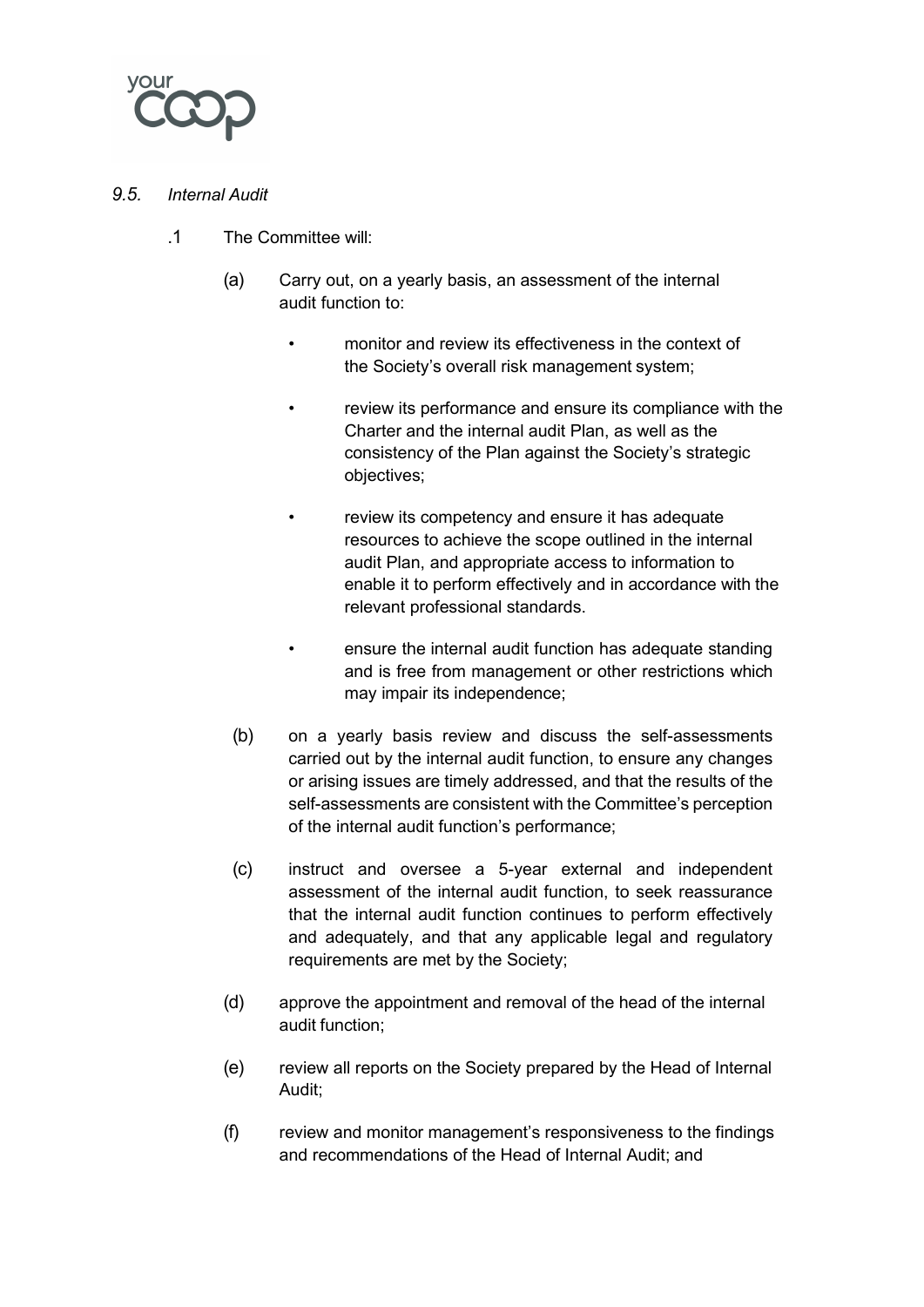

- (g) meet the Head of Internal Audit at least once a year, without management being present, to discuss the function's remit and any issues arising from the internal audits carried out.
- .2 The Head of Internal Audit has the right of direct access to the Chair of the Committee.
- *9.6. External Audit*
	- .1 The Committee will:
		- (a) consider and make recommendations to the Board, concerning the appointment, re-appointment and removal of the Society's external auditor;
		- (b) oversee the selection process for a new auditor and if an auditor resigns, investigate the issues leading to this and decide whether any action is required;
		- (c) oversee the relationship with the external auditor including (but not limited to):
			- (i) approval of their remuneration, whether fees for audit or non-audit services, ensuring that the level of fees for audit services are appropriate to enable an adequate audit to be conducted;
			- (ii) approval of their terms of engagement, including any engagement letter issued at the start of each audit and the scope of the audit;
			- (i) carrying out, on an annual basis, a review of the performance of the external auditor to ascertain their continued suitability to meet he Society's needs based on their independence, management capabilities and quality of accounting/auditing judgements;
			- (ii) carrying out, every 3 years, an in-depth analysis of the external auditor's continued independence and objectivity, taking into account relevant professional and regulatory requirements as well as their understanding and risk assessment capabilities, timetabling/responsiveness/quality judgement/skepticism/quality of reporting and added value to the Society's compliance framework;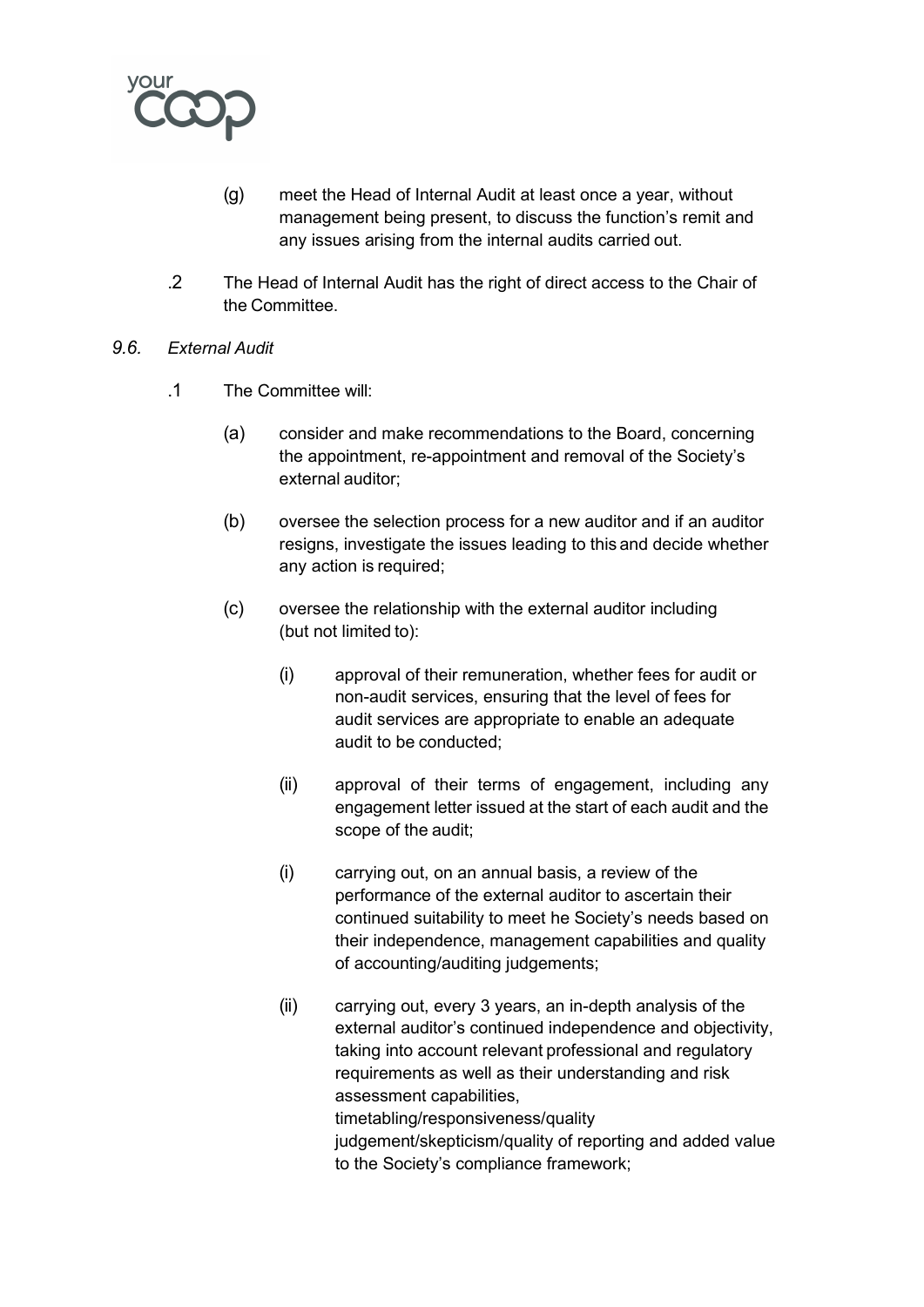

- (iii) satisfying itself that there are no inappropriate relationships (such as family, employment, investment, financial or business) between the external auditor and the Society, other than in the ordinary course of business;
- (iv) agreeing with the Board a policy on the employment of former employees of the Society's external auditor, and monitoring the implementation of this policy;
- (v) monitoring the external auditor's compliance with relevant ethical and professional guidance on the rotation of audit partners, the level of fees paid by the Society compared to the overall fee income of the firm, the choice of audit office and partner and other related requirements;
- (vi) meeting regularly with them, in particular, once at the planning stage before the audit and once after the audit at the reporting stage;
- (vii) meeting them at least once a year, without management being present, to discuss their remit and any issues arising from the audit;
- (viii) reviewing and approving the Annual Audit Plan and ensuring that it is consistent with the scope of the audit engagement;
- (ix) reviewing the findings of the audit with them, including but not limited to, the following:
	- a discussion of any major issues which arose during the audit,
	- any accounting and audit judgments, and levels of errors identified during the audit.
- .2 The Committee will also review the effectiveness of the audit, including:
	- (a) reviewing any representation letter(s) requested by the external auditor before they are signed by management;
	- (b) reviewing the management letter and management's response to the auditor's findings and recommendations;
	- (c) developing and implementing a policy on the supply of non-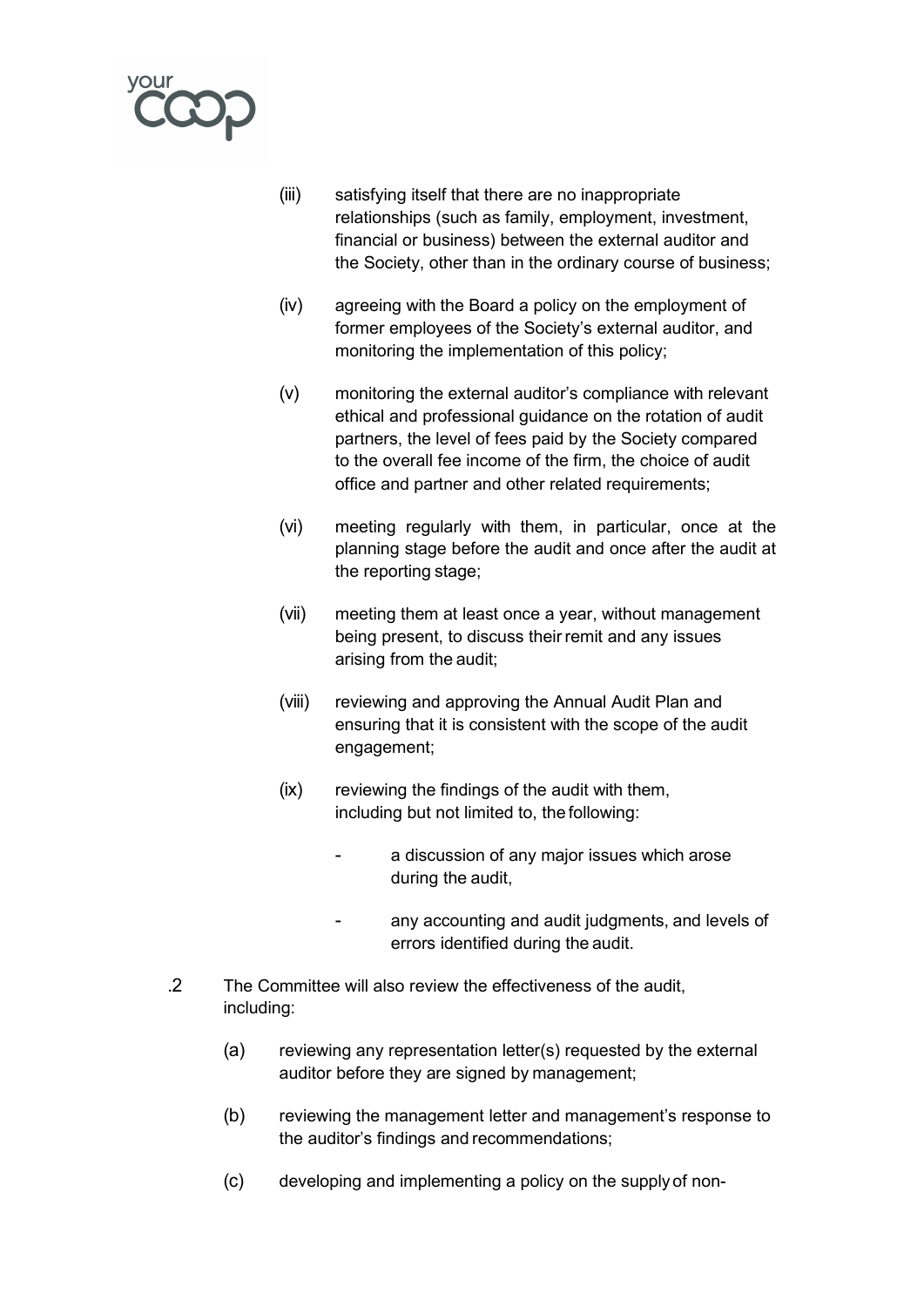

audit services by the external auditor, taking into account any relevant guidance on the matter.

#### *9.7. Business Plans*

The Committee will review the Society's business plans to test the rigour of their composition, the underlying assumptions, the risks and mitigations identified, and to assess them against the agreed strategies.

#### *9.8. Reporting Responsibilities*

- .1 The Chair or Vice-Chair of the Committee will report formally to the Board on the proceedings of any Committee meeting at the first Board meeting following.
- .2 The Committee will make whatever recommendations to the Board it deems appropriate on any area within its remit.
- .3 The Committee will compile a report to members on its activities, to be included in the Society's annual report & accounts.

## *9.9. Other Matters*

The Committee will:

- .1 Have access to sufficient resources in order to carry out its duties, including access to the Society's Secretariat for assistance as required;
- .2 Give due consideration to Co-operatives<sup>UK</sup>'s Corporate Governance Code of Best Practice and the provisions of the Combined Code;
- .3 Oversee any investigation of activities which are within its ToR.

#### **10. Review**

10.1. The Board will, at least once a year, review the performance of the Committee, and its constitution and ToR to ensure it is operating effectively.

## **11. Authority**

- 11.1. The Committee is authorised:
	- .1 To seek any information it requires from any employee of the Society,